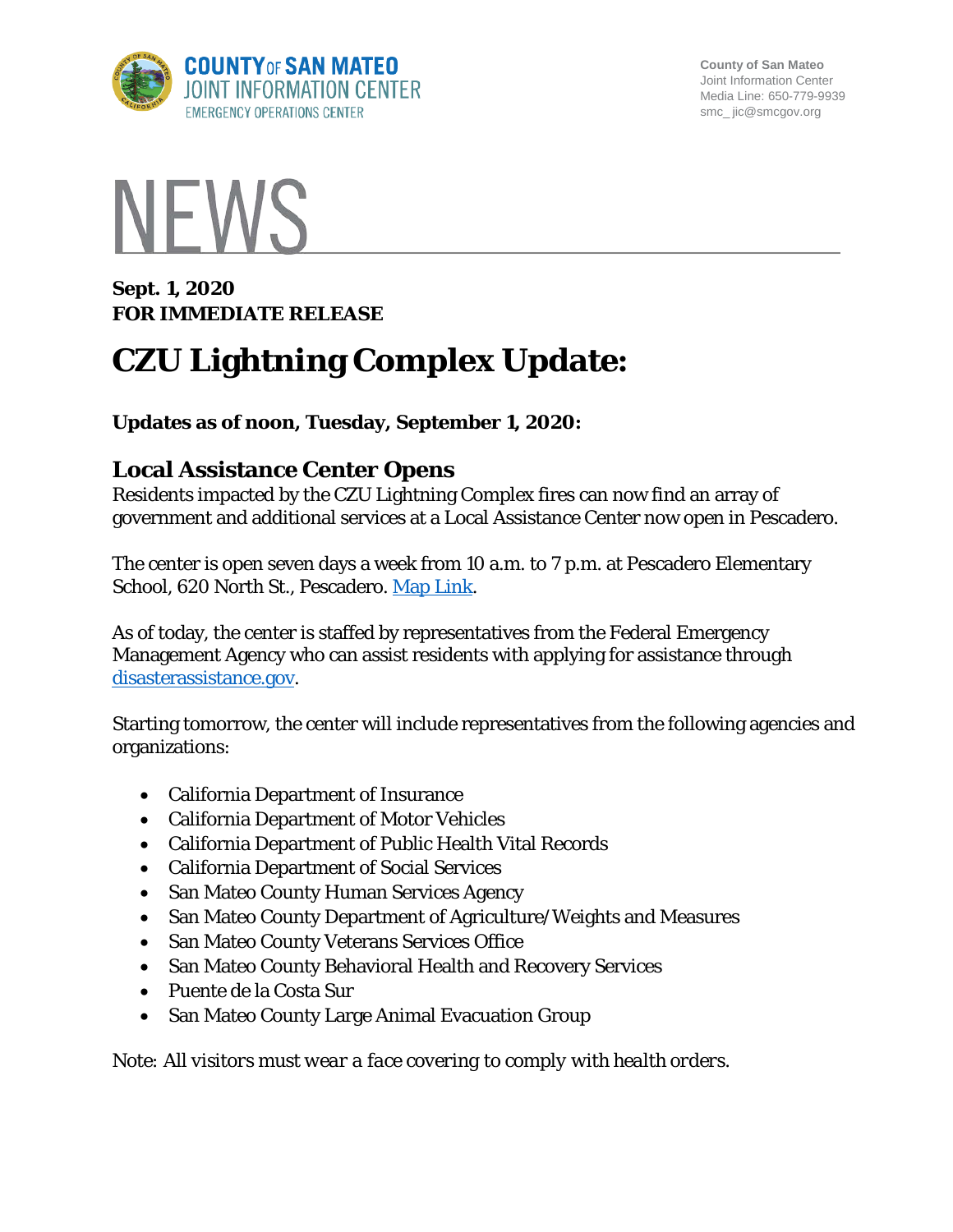No appointments are necessary. The County is working to provide a full list of what services are and will be available at<https://www.smcgov.org/smc-wildfire-recovery>

A temporary evacuation center established at Half Moon Bay High School will close this evening as services move to the Local Assistance Center.

People who suffered losses from the fires should contact their insurance companies first. Insurance delivers the majority of financial help in disasters. For losses not covered by insurance, people can register for disaster assistance in three ways: online through disasterassistance.gov, by using the FEMA App or by calling 800-621-3362.

Learn more about the process and how to apply by visiting the California Office of [Emergency Services website.](http://www.oesnews.com/register-with-fema0820/)

### **Fire Update**

The fire as of this morning has consumed 85,218 acres across San Mateo and Santa Cruz counties. Containment has grown to 43 percent.

CalFire reported the fire destroyed 921 homes and damaged another 90 across both counties. Approximately 35,000 people remain under mandatory evacuation orders, the majority in Santa Cruz County.

### **Re-Entry Plans and Process**

Firefighters, utility workers, and heavy equipment operators are busy working to mitigate safety concerns, to ensure that residents can return home safely.

Many known and unknown hazards exist following an intense fire. This includes fireweakened or dead trees that can fall without warning, burned-out stumps that can contain holes under trails, and damage to parking areas and roads.

There are many considerations before allowing an area to repopulate. A methodical, multipronged process of inspection and evaluation must be conducted to ensure the health, safety and welfare of all affected residents.

With evacuation orders lifted in some areas, San Mateo County evacuees should check an online database available at<https://www.smcgov.org/smc-wildfire-recovery> to determine if their home is now accessible.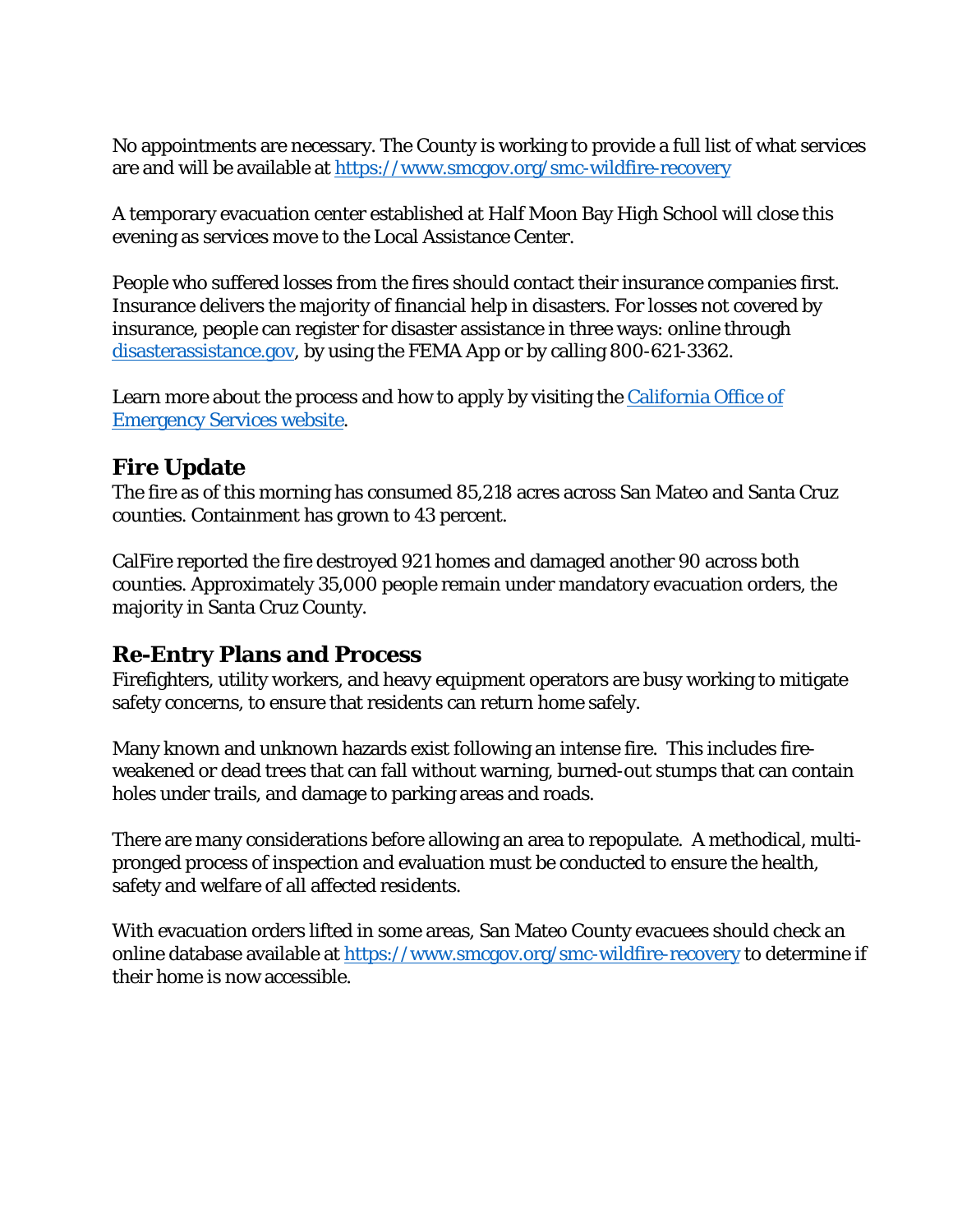Evacuees may also call 2-1-1 to speak with a trained professional to learn if their address is accessible. [2-1-1 is a free service](https://www.211bayarea.org/sanmateo/about-us/) available in more than 150 languages operated in cooperation with United Way of the Area.

Evacuees temporarily housed in hotels with vouchers should not check out until confirming their home is accessible. Assistance in hotel lobbies is available from the American Red Cross. Approximately 360 evacuees remain lodged in hotels in San Mateo County.

Public safety officials are working on re-opening plans for areas that remain under evacuation orders.

### **Road Closures**

The following roads are closed until further notice (this updated as of 3 p.m. today):

- 1. Highway 1 at Gazos Creek Road
- 2. Cloverdale Road at Butano Cutoff
- 3. Pescadero Creek Road at Butano Cutoff
- 4. Pescadero Creek Road at Burns Valley Road

County officials continue to as that non-residents avoid travel to the south coast area to keep roads clear for first responders and returning evacuees.

### **County Parks Remain Closed**

All San Mateo County Parks are remain closed until further notice as park rangers are supporting firefighting efforts.

Please do not attempt to enter Pescadero, Sam McDonald or Memorial Park from any entrance point as these parks remain in the fire zone. We thank you for your support and patience.

Coyote Point Marina tenants will have access to boats. Please support everyone's efforts by respecting closures at park entrances and trail heads.

### **Animal Evacuees**

More than 800 large animals as well as many small animals remain evacuated and cared for by volunteer organizations and other agencies. To inquire about a large animal, contact the San Mateo County [Large Animal Evacuation Group:](https://smclaeg.org/)

Robin Camozzi 650-450-0516 Laura Camozzi 650-450-0520

For dogs, cats and exotics, contact the Peninsula Humane Society/SPCA at 650-340-7022.